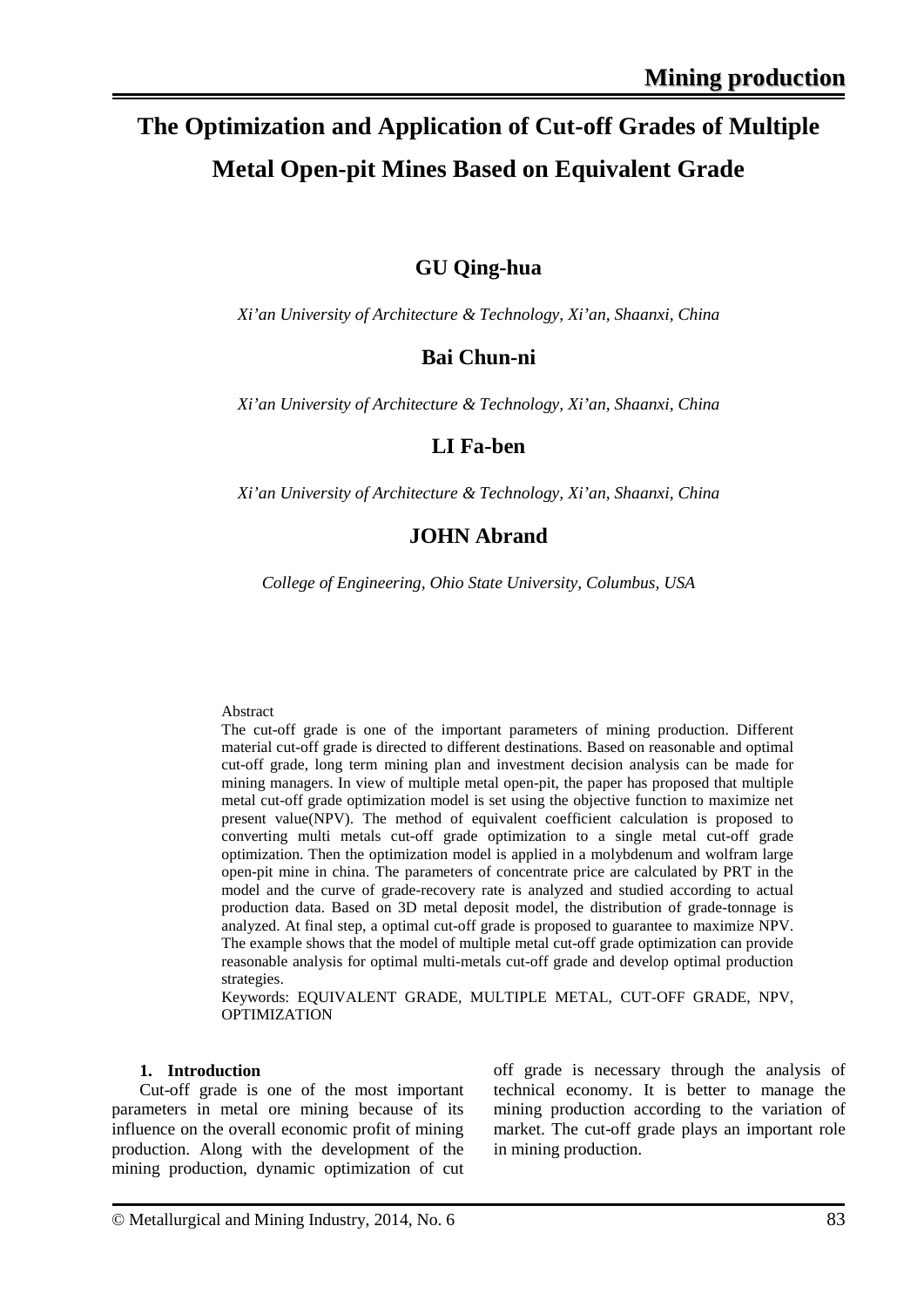Cut off grade is defined as by Taylor<sup> $[1-2]$ </sup>: it is used to discriminate ore and rock. From the perspective of economics, it is a grade value which makes profit and cost equal in mining. When useful components grade in mining ore is higher than or equal the cut off grade, it should be as ore; Otherwise, it should be divided into waste rock. The optimization theory of single metal cut off grade has been put forward earliest by  $\text{Lane}^{[3]}$ , which is considered to be a landmark in cut off grade optimization. Whittle and Wharton<sup>[4]</sup> had proposed opportunity costs, which includes two virtual costs, namely the delay cost and change cost. But this algorithm is not available for multimetal mine. Annels $^{[5]}$  has proposed that the multimetal valuation can be evaluated by net metal amount one ton ore(NSR). In this case, one metal grade can be converted into a different kind of metal grade.  $Osanloo^{[6]}$  has proposed that equivalent grade factors is used to find the optimum cut-off grades of multiple metal deposits.  $M.W.A.$  Asad<sup>[7]</sup> has set up a net present value maximization model for optimum cut-of f grade of open pit mining operations considering the impact of stockpile. Guoqing  $Li^{[8]}$  has proposed that profit method is adopted to calculate the equivalent copper grade of associated molybdenum in a copper and molybdenum mine. A underground metal cut-off grade optimization method is proposed from the perspective of ore spatial distribution by Xiaowei  $Gu^{[9]}$ . A dynamic optimization model of cut-off grade in an open pit has been established through marginal analysis method combined with time cost of capital and analysis of opportunity cost by Yingliang  $\chi$ ie<sup>[10]</sup>. A few researchers usually use the approach of breakeven analysis to calculate cut-off grade and distinguish the ore block section. But this method is mostly not optimal. So net present value(NPV) is typically acknowledged to a more reasonable method of cut-off grade. The time cost of capital is fully considered in mining process. Maximum net present value for cut-off grade optimization has been widely recognized  $\left[\begin{array}{c} 1 & 1 \end{array}\right]$ . However, each multimetal deposit has its own feature with different production process and constraints. The cut-off grade optimization model has also been different  $\left[12-13\right]$ . In this paper, the equivalent grade and net present value is adapted to establish cut-off grade optimization, especially considering dynamic recovery rate. Taking a large molybdenum and wolfram open pit as a example, the optimal equivalent cut-off grade of molybdenum and wolfram is figured out under the current market

environment. This can provide production criterion for multi-metal open pit.

### **2. Multi-metal cut-off grade optimization model**

Maximum net present value is used to establish multi-metal cut-off grade optimization model based on the whole life time operations of mining stage-treatment stage-refining stage. But in china the refining stage of mining group is usually independent. The concentrate is usually the final product for sale in most enterprises. So this paper mainly focus on the first two stage: mining and treatment. The cut-off grade optimization model is set up involving two phases:

(1)Mining stage: all kinds of ore are mined up to mining production capacity; (2) Treatment stage: ore is grinded and concentrated again up to processing capacity. In the above two stages, there are respectively production cost and production capacity constraints. So considering its own cost and sale income fully and multi-metal deposit contains two kinds of main useful elements, the overall profits are as follows:

$$
MaxNPV = \sum_{n=1}^{N} \frac{P_n}{(1+d)^n}
$$
\n
$$
P_n = s_{1n}Q_{1n} + s_{2n}Q_{2n} - m_nQ_{m_n} - (C_{1n} + C_{2n})Q_{cn} - f_n - w_nQ_{W_n}
$$
\n(2)

Where *n*=period(year) indicator, *N*=total life operation(years), *P*=profit(\$/year), *d*=discount rate(%), *m*=mining cost(\$/ton), *w*=stripping cost( $\delta$ /ton),  $C_1$ = milling or concentrating cost of metal 1( $\frac{\pi}{2}$ = milling or concentrating cost of metal 1( $\frac{\pi}{6}$ /ton),  $\frac{\pi}{6}$  fixed cost( $\frac{\pi}{6}$ /year),  $s_1$ =metal 1 concentrate selling price( $\frac{\pi}{2}$ =metal 2 concentrate selling price( $\frac{f}{f}$ )  $Q_m$ =quantity of ore mined(tons/year),  $Q_c$ =quantity of ore<br>processed(tons/year),  $Q_w$ =quantity of rock processed(tons/year), *Qw*=quantity of rock mined(tons/year),  $Q_1$ =quantity of metal 1 concentrated(tons/year),  $Q_2$ =quantity of metal 2 concentrated(tons/year).

There are relationships between the quantities of metal 1 concentrated  $Q_1$  and metal 2  $Q_2$  and the quantities of ore processed  $Q_c$  as follows:

$$
Q_1 G_1 = \overline{g}_1 y_1 Q_c \tag{3}
$$

$$
Q_2 G_2 = \overline{g}_2 y_2 Q_c \tag{4}
$$

Where  $\overline{g}_1$  is the average grade of ore processed containing metal 1,  $\overline{g}_2$  is the average grade of ore processed containing metal 2,  $y_l$  is the recovery rate of metal 1 from the ore,  $y_2$  is the recovery rate of metal 2 from the ore,  $G<sub>1</sub>$  is the grade of metal 1 concentration,  $G_2$  is the grade of metal 2 concentration.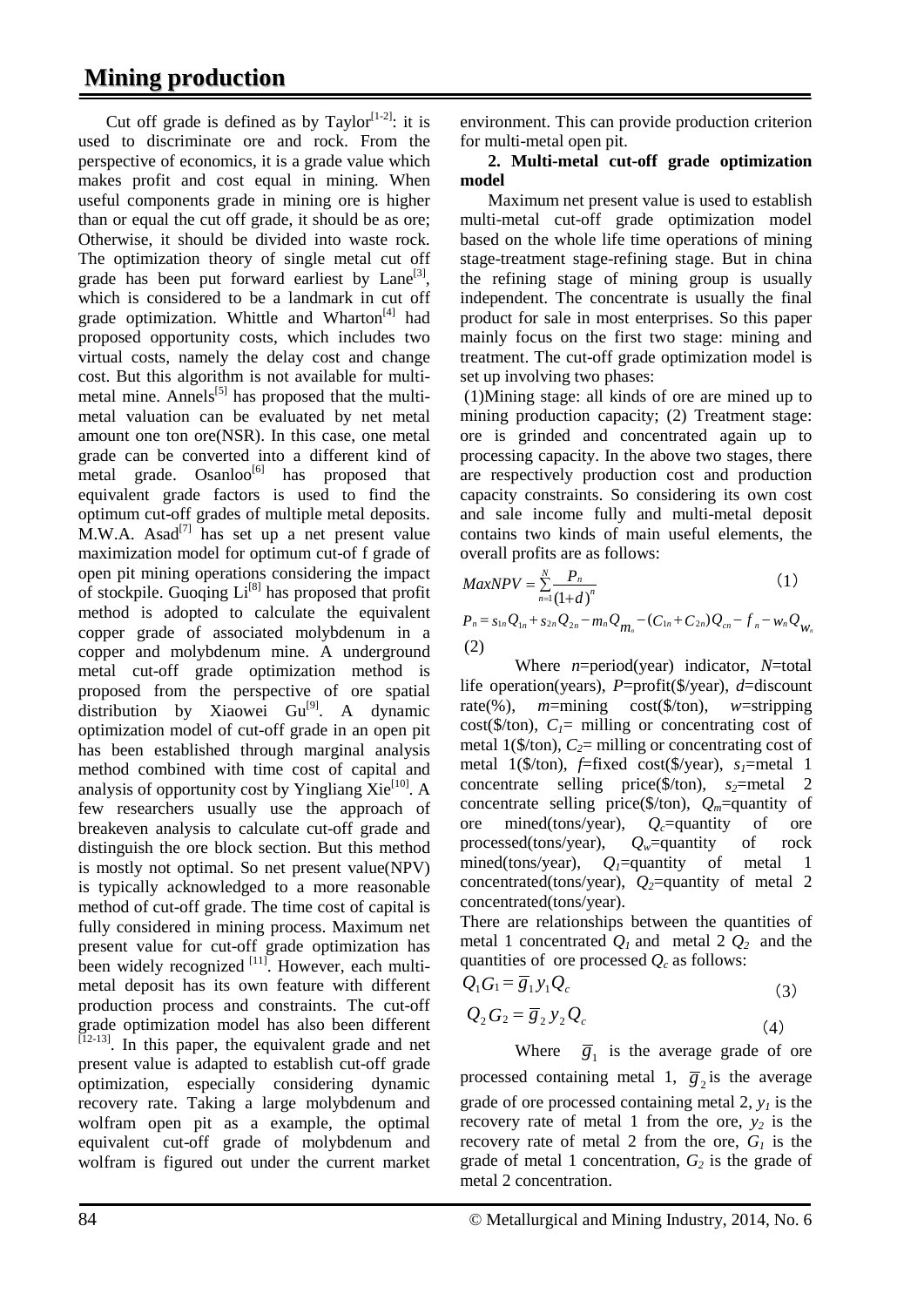Substituting Eq.(3) and Eq.(4) into Eq.(2) yields  $P = [s_1 \overline{g}_1 y_1/G_1 + s_2 \overline{g}_2 y_2/G_2 - (C_1 + C_2)]Q_c - mQ_m - f - wQ_w$  $(5)$ 

In Eq.(5), P is a grade function of metal  $1$ and metal 2. The grade of metal 2 is converting to grade of metal 1 by using equivalent factor. Equivalent factor is equal to

$$
F_{eq} = \frac{s_2 y_2 G_1}{s_1 y_1 G_2}
$$
 (6)  
Substituting Eq.(6) into Eq.(5) yields  

$$
P = \left[\frac{s_1}{G_1} y_1 (\overline{g}_1 + \frac{s_2 y_2 G_1}{s_1 y_1 G_2} \overline{g}_2) - (C_1 + C_2) \right] Q_c - m Q_m - f - w Q_w
$$

$$
(7)
$$

The average equivalent grade of multimetal ore can be calculated based on equivalent factor and average grade of each metal as follows:

$$
\overline{g}_{eq} = \overline{g}_1 + F_{eq} \overline{g}_2
$$
  
(8)

Substituting Eq.(8) into Eq.(7) yields

$$
P = \left[\frac{s_1}{G_1} y_1 \overline{g}_{eq} - (C_1 + C_2) \right] Q_c - m Q_m - f - w Q_w
$$
  
(9)

Maximizing the net present value for mining enterprises is necessary. Namely the sum of profits each year should be maximum. The earlier profit can be made, the less the net present value lost. Then more profits can be gained. Eq.(1) is the objective function for calculation of optimal cutoff grade of ore. The time N is related to the constraint production capacity. Two cases arise depending upon which of the two capacities is actually limiting factor.

Case 1:if the mining capacity M is the main limiting factor, then the time N is given by

$$
N = \frac{Q_m}{M} \tag{10}
$$

Case 2:if the concentrating capacity C is the main limiting factor, then the time N is controlled by the concentrator.

$$
N = \frac{Q_c}{C}
$$
 (11)

The final objective function of maximizing net present value is as follows:

$$
MaxNPV = \sum_{n=1}^{N} \frac{[\frac{S_{1n}}{G_{n1}} y_{1n} \overline{g}_{eqn} - (C_{1n} + C_{2n})]Q_{cn} - m_n Q_{mn} - f_n - wQ_{wn}}{(1+d)^n}
$$
\n(12)

 The equivalent factor is usually used to convert one metal grade to another metal grade in multi-metals deposits. Then the cut-off grade

© Metallurgical and Mining Industry, 2014, No. 6 85

optimization model is converted into a single metal cut-off grade optimization. Based on Lane algorithm, the objective function is a unimodal function with above two constraint conditions. The maximum peak value can be found by iterative search method. However, due to the difference of the distribution to grade-ton for each deposit and the relationship of grade-recovery for each metal, it is very hard to calculate optimal grade. So the optimal grade is usually obtained by gradual approximation with different net present value scenarios.

#### **3. Example**

#### **3.1 Molybdenum wolfram deposit**

A large molybdenum and wolfram deposit locates in Henan province, China. The shape of largest ore body actually is simple. It is a thick and bedded ore body. There also are small ore bodies in the bottom and top of the main ore body. Molybdenum and wolfram are mainly metal elements associated with few Iron and sulfur. With scope of the current mining license, the average grade of molybdenum is 0.10% and the associated wolfram is 0.07%. According to mining conditions, the mining approach of open pit is available. So shovels and trucks are adapted to mining ores. Milling and flotation process is used to obtain molybdenum concentrate and wolfram concentrate.

So far the mining production capacity and mineral treatment capacity is 9.9 million tons per year. It has been mined for many years. But wolfram did not recycle in the early production. So after wolfram recycled, the optimal grade of two metals needs to be calculated. This paper mainly focuses on how to optimize the grade of molybdenum and wolfram based on above cut-off grade optimization model.



**Figure 1.** 3D model of molybdenum and wolfram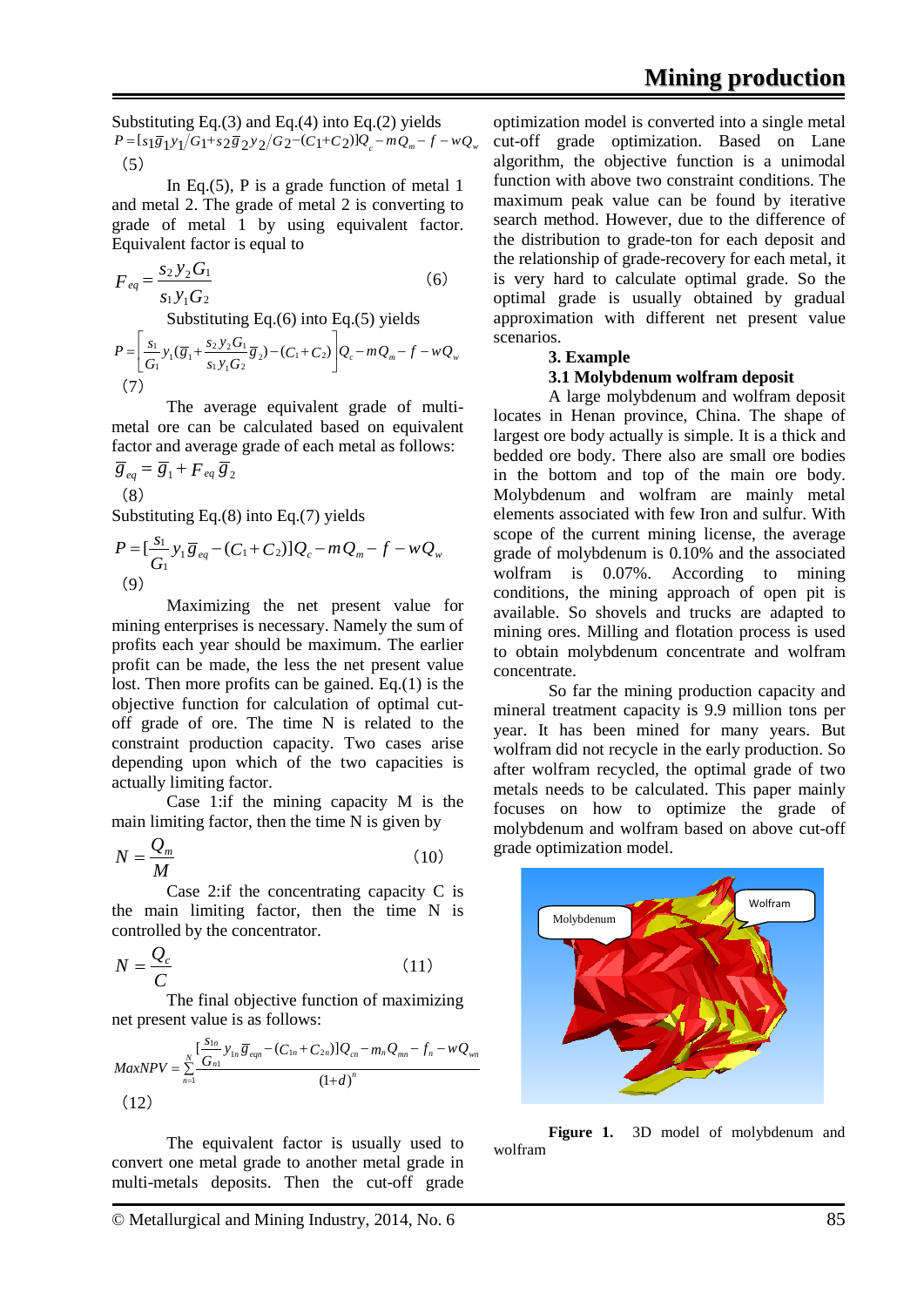## **Mining production**

Based on geological resource reserve report and supplementary drilling exploration in recent years, a total of 142 geological drilling data are normalized and geological database is set up. Using mining software Surpac as platform, the 3D entity model of molybdenum and wolfram are constructed according to geological database and geological profile morphology. Fig.1 shows this model. molybdenum ore body is larger than wolfram ore body. Wolfram is mainly located in skarn and calcium silicate hornfels. In the middle of ore body, the shapes and distribution of molybdenum and wolfram ore body in the skarn are similar. Large difference appears in the edge of ore body. Wolfram ore body typically locates at

bottom of molybdenum ore body. In the horizontal direction, the wolfram grade in the south is higher than in the north; the wolfram grade in the west is higher than in the east; in the vertical direction, the grade is higher in the bottom.

Based on above molybdenum and wolfram 3D model, the raw data of geological drilling is analysed by statistic method. Some grade values are too high to evaluate. All raw data is processed and grouped. All the sample data normally belong to normal distribution. A total of molybdenum sample 14950 groups is effective and a total of wolfram sample 8483 groups. With the variation functions, Kriging method is used to evaluate the grade of each block model, as shown in Fig.2



**Figure 2.** The grade distribution of molybdenum and wolfram block model

## **3.3 The equivalent grade of multi-metals**

(1) Production price

With the price changing trend of molybdenum and wolfram concentrate in recent years and volatility of market price, the prices data of molybdenum and wolfram concentrate are done some statistical analysis. The maximum, most likely value and minimum of two kinds of concentrate can be obtained. Then the future prices of molybdenum and wolfram concentrates will be calculated through Program Evaluation and Review Technique(PERT) as follows<sup>[14]</sup>:

The price of molybdenum concentrate per unit is:  $P_l = \frac{Max + 4 * Mostlikely + Min}{6} =$ 

$$
\boxed{6}
$$

(460.5+4\*275.9+212.9)/6=296.17\$/ton (13) The price of wolfram concentrate per unit is:  $P_2 = \frac{Max + 4 * Mostlikely + Min}{6} =$ 

$$
(413.4+4*270.2+150.5)/6=274.12\frac{8}{\text{ton}} \tag{14}
$$

The recovery of molybdenum and wolfram

The actual raw data of metal grade and recovery rate are collected respectively from molybdenum and wolfram processing plant, which belong to Luoyang Luanchuan Molybdenum Industry Group.Inc. 1120 groups of molybdenum grade and recovery rate and 1636 groups of wolfram grade and recovery rate are acquired. Then all data is analysed and processed as samples. After doing some statistical analysis, it seems that the ratio between molybdenum recovery rate and wolfram recovery rate is mostly constant. Details is shown in [8,15], namely

$$
\xi = \frac{y_2}{y_1} = 0.9579\tag{15}
$$

Through the statistical analysis of molybdenum and wolfram grade-recovery, it is shown that when the metal grades become higher and higher, the corresponding recovery rates will increase gradually. However, due to some blocking conditions on the growth rate of recovery rate, such as production process, natural resources and environment, the blocking effects are more and more with the increase of the grade. So the Logistic model is adopted to set up the curve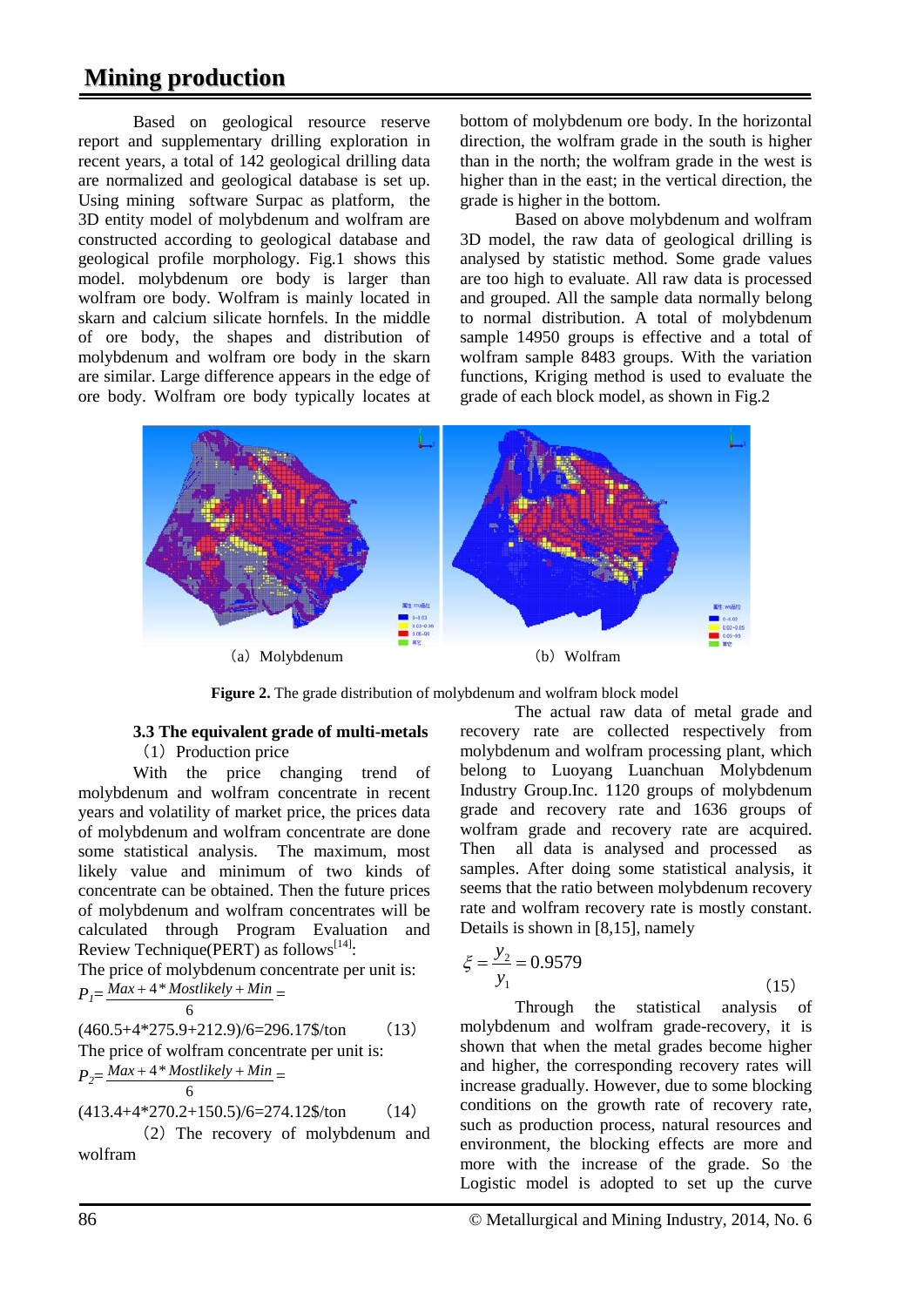relationship of molybdenum grade-recovery rate. The least square method is used to the fitting data of Logistic model. It makes points locate at two side of curve as many as possible. MATLAB is used to nonlinear data fitting for many times and finally parameters  $x_m$  and  $r$  are obtained with value 86.5095, 44.8110. Wolfram grade will convert into equivalent molybdenum grade. So the relationship curve model of molybdenum grade-recovery is obtained as follows:

$$
y = \frac{86.5095}{1 + \left(\frac{86.5095}{64} - 1\right)e^{-44.8810(t - 0.062)}}
$$
(16)

The curve of molybdenum grade-recovery rate is shown in Matlab as follows:



**Figure 3.** The fitting curve of molybdenum graderecovery rate

(3)Equivalent factor and equivalent grade

After milling and processing, the grade of molybdenum concentrate typically is 47% and the grade of wolfram concentrate is 30%. Substituting those parameters into Eq.(6) and Eq.(8), the equivalent factor for converting wolfram grade into molybdenum grade can be calculated as follows:

$$
F_{eq} = \frac{s_2 y_2 G_1}{s_1 y_1 G_2} = \frac{1699.3 \times 30 \times 0.47}{2036.5 \times 47 \times 0.30} \times 0.9579 = 0.79
$$
\n(17)

$$
g_{eq} = g_{mo3} + 0.79 * g_{wo3}
$$
 (18)

Using the above equivalent factor, all the wolfram grades are converted into molybdenum grades in the samples. The equivalent grades in all blocks are calculated and evaluated again. The block model of equivalent molybdenum grade is shown in Fig.4.



**Figure 4.** Distribution of equivalent molybdenum grade in block model

### **3.4 Parameters of equivalent cut-off grade optimization**

The main input parameters in the model of equivalent cut-off grade optimization are shown in Table 1. The costs, prices, capacities, quantities and recoveries are demonstrated. After converting, the equivalent molybdenum grades are normally larger than before. The corresponding recovery rate can be calculated by Logistic model. This is second time to optimize open pit production. So the total investment is 229.1274 million dollars, including new construction investment is 99.6371 million dollars and the present value of fixed assets 43.2806 million dollars, the flow capital 86.2097 million dollars. The time for ream stripping is 1year.

**Table 1.** Economic parameters for optimization example

| Parameter            | Unit           | Quantity |
|----------------------|----------------|----------|
| Molybdenum           | <b>Dollars</b> | 13919.9  |
| concentrate          | per ton        |          |
| Wolfram concentrate  | <b>Dollars</b> | 8223.6   |
|                      | per ton        |          |
| Mine capacity        | Tons per       | 9900000  |
|                      | year           |          |
| Dilution ratio       | %              | 3        |
| Ore lost ratio       | $\%$           | 3        |
| Mining cost          | <b>Dollars</b> | 8.96     |
|                      | per ton        |          |
| Processing           | <b>Dollars</b> | 8.39     |
| cost(Molybdenum)     | per ton        |          |
| Processing           | <b>Dollars</b> | 2.49     |
| cost(wolfram)        | per ton        |          |
| Recovery(molybdenum) | $\%$           | 84.19    |
| Recovery(wolfram)    | $\%$           | 80.65    |
| Discount rate        | $\%$           | 15       |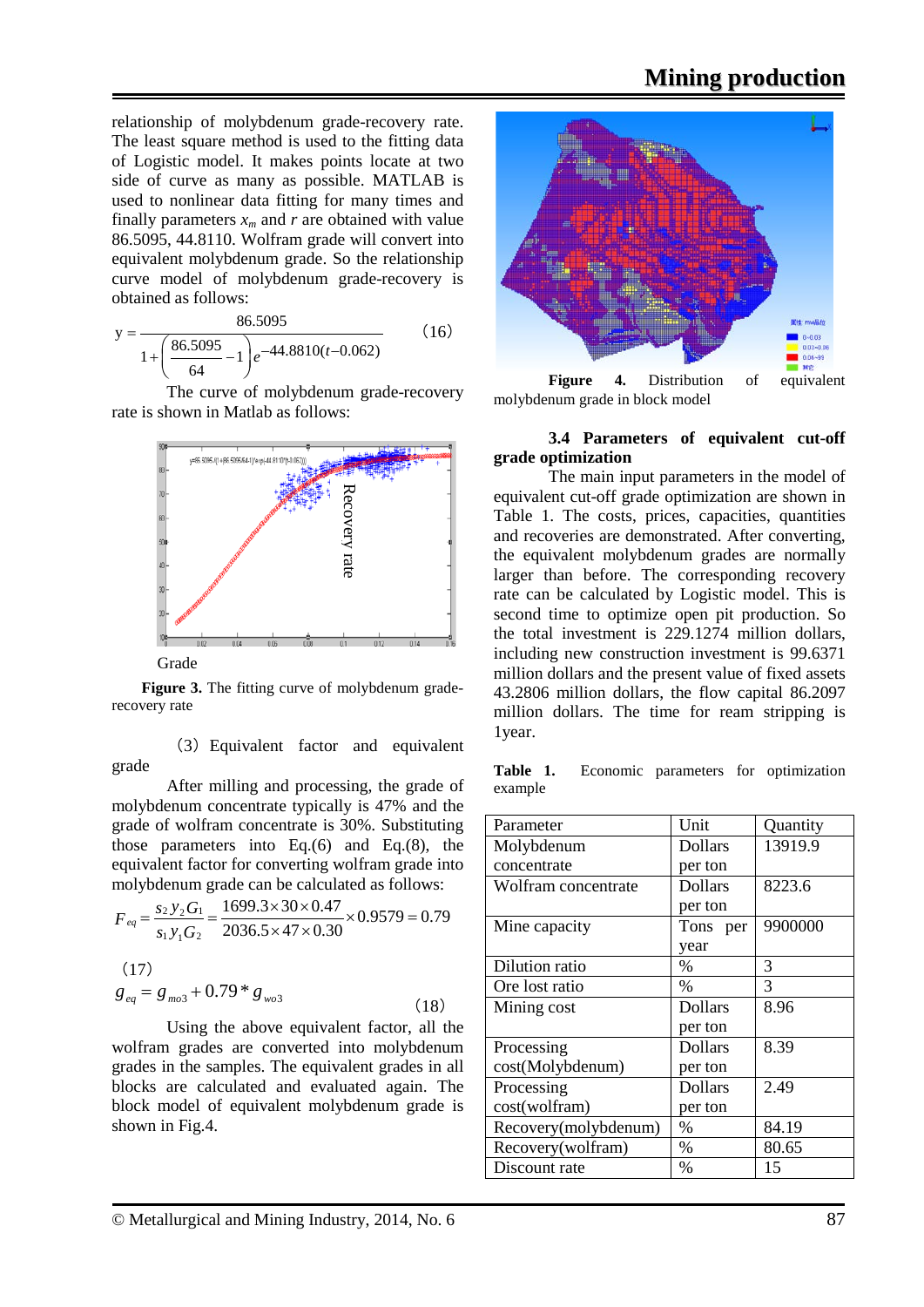## **Mining production**

| Fixed costs     | <b>Dollars</b> | 7601.49 |  |
|-----------------|----------------|---------|--|
|                 | per year       |         |  |
| Stripping ratio | t/t            | 0.56    |  |
| Waste ore cost  | <b>Dollars</b> | 3.42    |  |
|                 | per ton        |         |  |

Converting wolfram grade into molybdenum grade, the grade-tonnage distribution

of two metal deposits is converted into onedimensional grade-tonnage distribution and cut-off grade optimization of single metal deposit. The equivalent grade-tonnage distribution is shown in Tabel 2. Molybdenum and wolfram grades are also calculated respectively according to the grade evaluating method.

| Equivalent    | Ore quantities(t) | Equivalent<br>average | Molybdenum  | Wolfram grade(%) |
|---------------|-------------------|-----------------------|-------------|------------------|
| molybdenum    |                   | grade%)               | $grade$ (%) |                  |
| $grade$ (%)   |                   |                       |             |                  |
| $0.01 - 0.02$ | 1606020           | 0.015                 | 0.011       | 0.016            |
| $0.02 - 0.03$ | 6710745           | 0.027                 | 0.033       | 0.021            |
| $0.03 - 0.04$ | 28793760          | 0.035                 | 0.035       | 0.015            |
| $0.04 - 0.05$ | 39301440          | 0.045                 | 0.042       | 0.015            |
| $0.05 - 0.06$ | 37556160          | 0.055                 | 0.046       | 0.019            |
| $0.06 - 0.07$ | 37921440          | 0.065                 | 0.049       | 0.025            |
| $0.07 - 0.08$ | 33568800          | 0.075                 | 0.05        | 0.034            |
| $0.08 - 0.09$ | 36442560          | 0.085                 | 0.052       | 0.043            |
| $0.09 - 0.1$  | 34824960          | 0.095                 | 0.055       | 0.05             |
| $0.1 - 0.11$  | 35478240          | 0.105                 | 0.059       | 0.057            |
| $0.11 - 0.12$ | 33014880          | 0.115                 | 0.062       | 0.065            |
| $0.12 - 0.13$ | 28624320          | 0.125                 | 0.067       | 0.072            |
| $0.13 - 0.14$ | 25619520          | 0.135                 | 0.07        | 0.08             |
| $0.14 - 0.15$ | 22289280          | 0.145                 | 0.076       | 0.085            |
| $0.15 - 0.16$ | 22469280          | 0.155                 | 0.081       | 0.093            |
| $0.16 - 0.17$ | 21408960          | 0.165                 | 0.089       | 0.095            |
| 0.17-99       | 147447360         | 0.247                 | 0.134       | 0.145            |
| $0.17 - 0.18$ | 18980640          | 0.175                 | 0.095       | 0.1              |
| $0.18 - 0.19$ | 15805440          | 0.185                 | 0.102       | 0.104            |
| $0.19 - 0.2$  | 12018240          | 0.195                 | 0.107       | 0.108            |
| $0.2 - 0.21$  | 9891840           | 0.205                 | 0.109       | 0.118            |
| $0.21 - 0.22$ | 8620320           | 0.215                 | 0.112       | 0.127            |
| $0.22 - 0.23$ | 8580000           | 0.225                 | 0.117       | 0.134            |

### **3.5 Optimization and analysis of equivalent cut-off grade**

Mining capacity constraint is the limiting factor. So  $v_m$  is the net present value in the model of equivalent cut-off grade optimization. The cutoff grade is initialized with 0.01%. 0.01% is taken as step. Then 23 different scenarios are calculated with different cut-off grade. The ore quantities, average equivalent grade, metal, years of service, recovery rate and NPV are demonstrated in Table 3.

| Table 3. Scenarios with different equivalent cut-off grade |  |  |  |  |
|------------------------------------------------------------|--|--|--|--|
|------------------------------------------------------------|--|--|--|--|

| Cut-off     | Ore              | Average      | Metal             | Total | Recovery     | NPV(million |
|-------------|------------------|--------------|-------------------|-------|--------------|-------------|
| $grade$ (%) | quantities(tons) | $grade(\% )$ | quantities (tons) | years | rate $(\% )$ | dollars)    |
| 0.01        | 593077725        | 0.131        | 776610.2          | 60    | 68.72        | $-469.572$  |
| 0.02        | 591471705        | 0.131        | 776369.3          | 60    | 68.72        | $-465.588$  |
| 0.03        | 584760960        | 0.132        | 774557.4          | 59    | 68.75        | $-449.713$  |
| 0.04        | 555967200        | 0.138        | 764479.6          | 56    | 68.78        | $-385.039$  |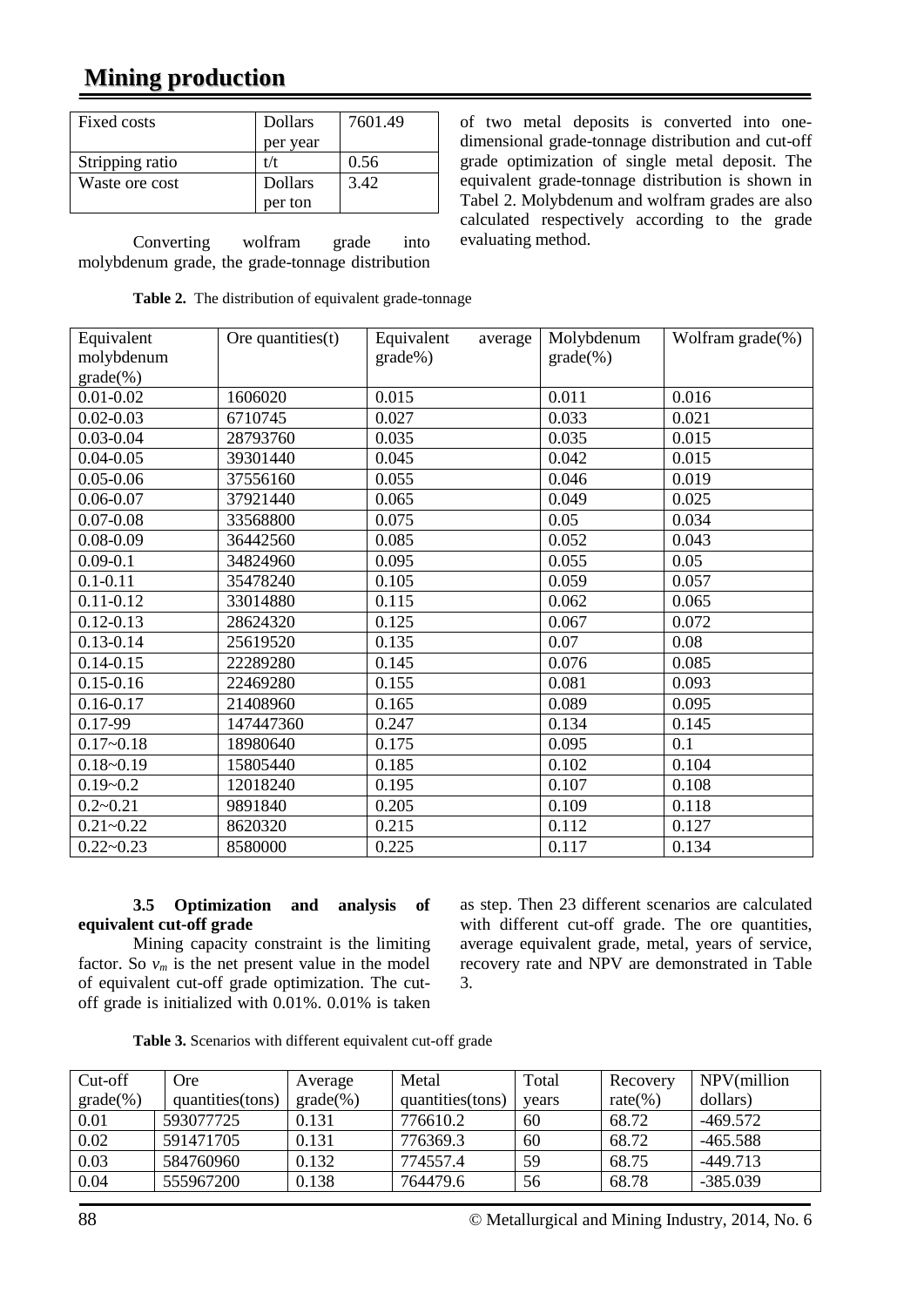## **Mining production**

| 0.05 | 516665760 | 0.145 | 746793.9 | 52 | 70.96 | $-237.925$ |
|------|-----------|-------|----------|----|-------|------------|
| 0.06 | 479109600 | 0.152 | 726138   | 48 | 73.72 | $-69.3047$ |
| 0.07 | 441188160 | 0.159 | 701489.1 | 45 | 76.00 | 98.15285   |
| 0.08 | 407619360 | 0.166 | 676312.5 | 41 | 76.05 | 196.0799   |
| 0.09 | 371176800 | 0.174 | 645336.3 | 37 | 77.98 | 367.8051   |
| 0.1  | 336351840 | 0.182 | 612252.6 | 34 | 79.50 | 533.3435   |
| 0.11 | 300873600 | 0.191 | 575000.5 | 30 | 79.80 | 671.8768   |
| 0.12 | 267858720 | 0.200 | 537033.4 | 27 | 80.20 | 815.3547   |
| 0.13 | 239234400 | 0.210 | 501253   | 24 | 81.90 | 998.2263   |
| 0.14 | 213614880 | 0.218 | 466666.6 | 22 | 83.20 | 1160.967   |
| 0.15 | 191325600 | 0.227 | 434347.1 | 19 | 83.40 | 1269.186   |
| 0.16 | 168856320 | 0.237 | 399519.8 | 17 | 83.93 | 1389.97    |
| 0.17 | 147447360 | 0.247 | 364661.4 | 15 | 84.33 | 1497.11    |
| 0.18 | 128466720 | 0.258 | 331445.2 | 13 | 84.69 | 1584.56    |
| 0.19 | 112661280 | 0.268 | 302205.2 | 11 | 84.71 | 1635.193   |
| 0.20 | 100643040 | 0.277 | 278769.6 | 10 | 84.75 | 1662.699   |
| 0.21 | 90751200  | 0.285 | 258491.3 | 9  | 85.78 | 1710.686   |
| 0.22 | 82130880  | 0.292 | 239957.6 | 8  | 85.80 | 1705.684   |
| 0.23 | 73550880  | 0.300 | 220652.6 | 7  | 86.20 | 1699.448   |

Based on the equivalent cut-off grade and NPV on the table 4, the function curve of cut-off grade and NPV can be fitting, as shown in Fig.4. it can be seen that when equivalent cut-off grade is 0.06%, NPV is close to zero. So the break even cut-off grade should be between 0.06% and 0.07%. As the cut-off grade increases, the value of NPV also grows gradually. The function curve of cut-off grade and NPV is a unimodal function. When the equivalent cut-off grade is 0.21%, NPV is close to maximum. So the optimal cut-off grade should be 0.21% and the average equivalent grade is 0.285%. In this case, the molybdenum average grade is 0.153% and wolfram average grade 0.169%. But the years of service is shorter. In china, many mining enterprises consider that the years of service should be as long as possible and the quantities of metal should be as many as possible. So the break even cut-off grade also can be considered. In this paper, the optimal scenario is shown with optimal parameters as follows:

**Table 4.** The optimal scenario with optimal cut-off grade

| Equivalent<br>cut-off<br>$grade$ (%) | <b>Ore</b><br>quantities(tons) | Average<br>$grade(\% )$ grade $(\% )$ | Molybdenum Wolfram |       | Metal<br>$grade(\% )$ quantities(t) years dollars) |   | Total NPV(million |
|--------------------------------------|--------------------------------|---------------------------------------|--------------------|-------|----------------------------------------------------|---|-------------------|
| 0.21                                 | 90751200                       | 0.285                                 | 0.153              | 0.169 | 258640.9                                           | Q | 1710.686          |

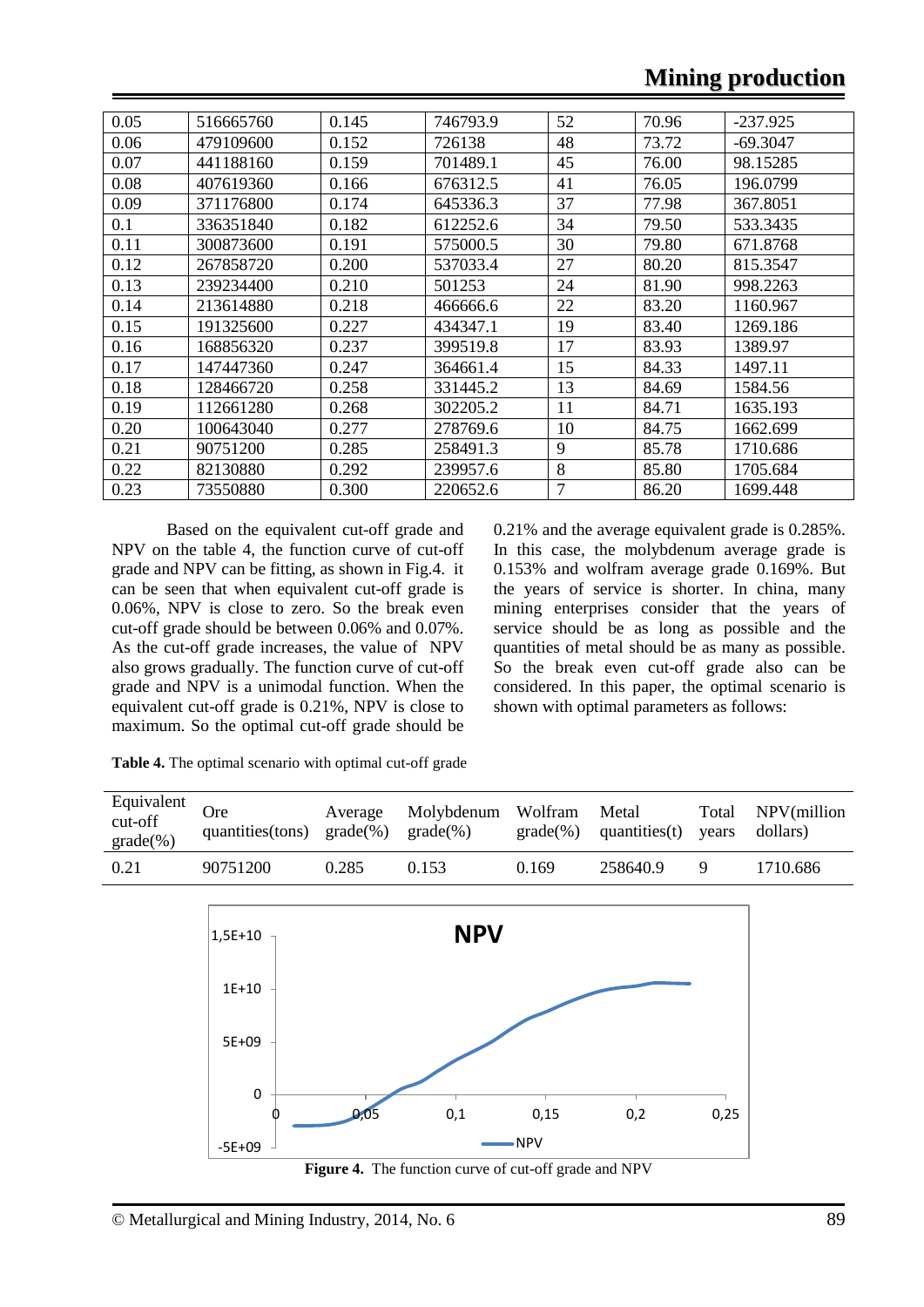### **4. Conclusion**

1. Cut-off grade optimization of multimetal is proposed based on two stages: mining and processing in this paper. Considering gradetonnage distribution concentrate market price and recovery rate, the model of multi-metals cut-off grade optimization is constructed using equivalent factor and NPV. Objective function is expressed to one variable function by equivalent factor. Multimetal cut-off grade is converted into a single metal cut-off grade.

2. A verification example of molybdenum and wolfram is presenting for confirming the cutoff optimization model in this study. The results of optimal cut-off grade and break even cut-off grade are compared in the paper. It provides advice for production of multi-metals mine.

3. The cut-off grade is calculated with many parameters such as concentrate price, discount rate and costs. Those economic parameters are always variable as market changes. So the cut-off grade is optimal with those parameters and this period. Average value and statistical analysis are usually used to eliminate this influence in this study.

### **Acknowledgements**

The work was supported by National Natural Science Foundation of China (Grant No. 51404182) and the key discipline of Shaanxi Province(E08001) and Yulin Municipal Science and Technology Project .The authors gratefully acknowledge the cooperation of the Luoyang Luanchuan Molybdenum Industry Group Inc. The authors also thank other participants for their support in OSU.

### **References**

- 1. Taylor H K. Cut-off grades-some further<br>reflections  $[J]$  . Transactions of the reflections[J] .Transactions of the institution of mining and metallurgy transaction Section A, 1985, ( 10) : 204- 216
- 2. XU Xi. The marginal grade index system and lane's cut-off grade theory[J].the Journal of Quantitative& Technical Economixcs. 1985, ( 4) : 29- 34(Chinese)
- 3. Lane, K F. The Economic Definition of Ore, Cut off Grade in Theory and Practice[M]. London: Mining Journal Books, 1988
- 4. Whittle, J., Wharton, C., 1995b. Optimizing cut-offs over time, 25th international symposium application of computers and mathematics in the mineral industries, Australia, 1995: 261-265.
- 5. Annels, A.E., Mineral Deposit Evaluation-A Partial Approach[M]. Chapman and Hall, London , 1991:114-117
- 6. Osanloo M, Atraei M. Using equivalent grade factors to find the optimum cut-off grades of multiple metal deposits[J]. Minerals Engineering, 2003, 16(8): 771- 776
- 7. M.W.A. Asad, E. Topal. Net present value maximization model for optimum cut-off grade policy of open pit mining operations[J]. The Journal of The Southern African Institute of Mining and Metallurgy, 2011, (111):741-749
- 8. LI Guo-qing, HU Nai-lian, SONG Xin. Optimization of cut-off grade and its application for poly metallic deposits[J],Journal of University of Science and Technology Beijing, 2010, 32(9) : 1107-1112(Chinese)
- 9. GU Xiao-wei, WANG Qing, CHU Daozhong, ZHANG Bin, Dynamic optimization of cutoff grade in underground metal mining[J] ,Journal of Central South University, 2010,(17):492- 497
- 10. XIE Ying-liang, GAO Yang. Optimization model of cut-off grade in open pit mine[J].Jiangxi Nonferrous Metals, 2003(03):13-17(Chinese)
- 11. DAGDELEN, K. An NPV optimization algorithm for open pit mine design. Proceedings of the 24th International Symposium on the Application of Computers and Operations Research in the Mineral Industry, Montreal, Canada, 1993.pp. 257-263.
- 12. Atael, M. and Osanloo, M. Using a combination of genetic algorithm and the grid search method to determine optimum cut-off grades of multiple metal deposits,<br>International Journal of Mining, International Journal of Mining, Reclamation and Environment. 2003,18(1):60-78.
- 13. CETIN, E. and DOWD, P.A. The use of genetic algorithms for multiple cut-off grade optimization. Proceedings of the 32nd International Symposium on the Application of Computers and Operations Research in the Mineral Industry, Little, Colorado, 2002: 769-779.
- 14. LI Ling, LU Cai-wu. The analysis and prediction of molybdenum concentrate market price in china[J]. Nonferrous